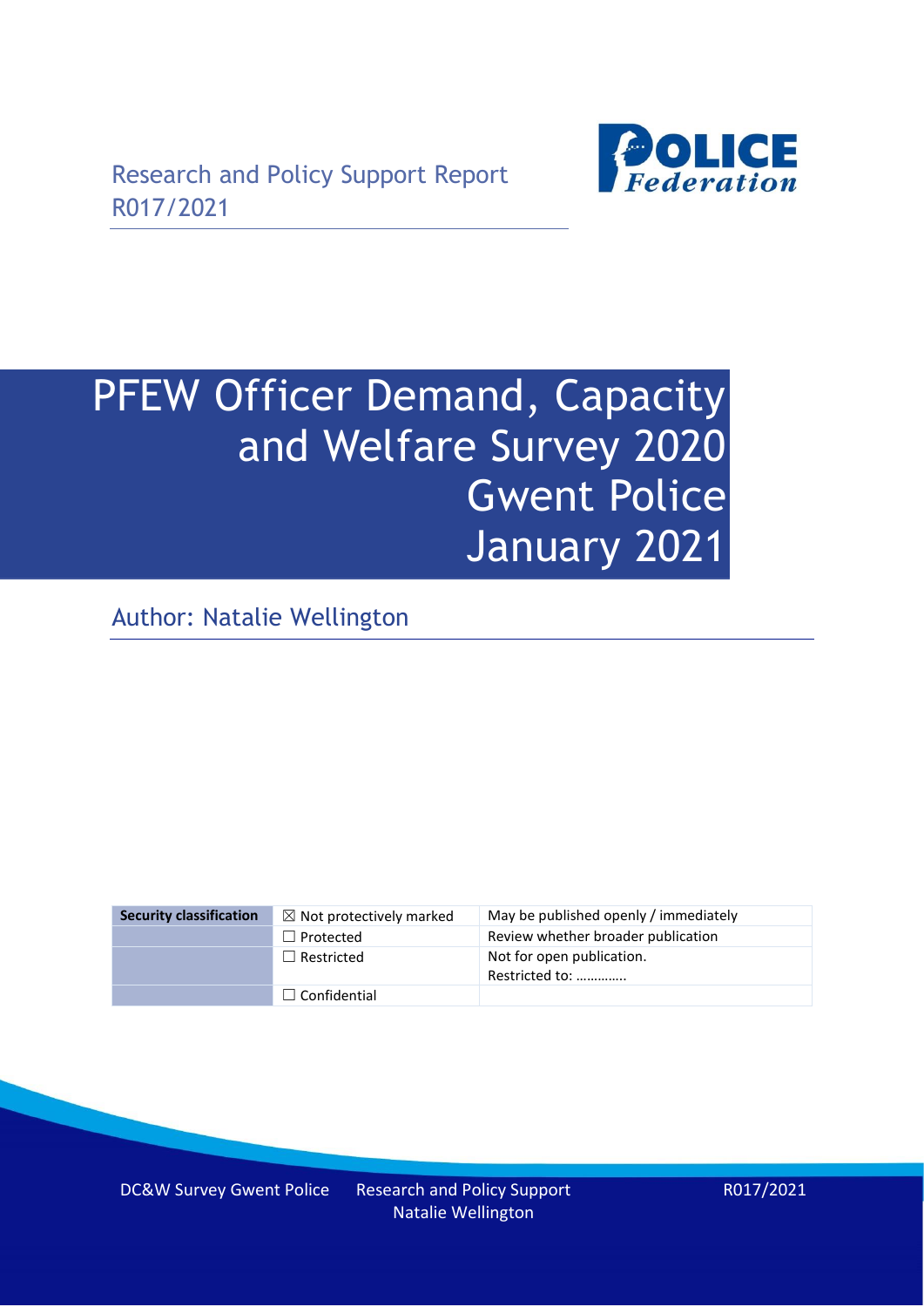# **CONTENTS**

| 2.          |                                                            |  |
|-------------|------------------------------------------------------------|--|
| 3.          |                                                            |  |
| 4.          |                                                            |  |
| 5.          |                                                            |  |
| 6.          |                                                            |  |
| $7_{\cdot}$ | ORGANISATIONAL SUPPORT FOR MENTAL HEALTH AND WELLBEING  17 |  |
| 8.          |                                                            |  |
|             |                                                            |  |

Research and Policy Support<br>Natalie Wellington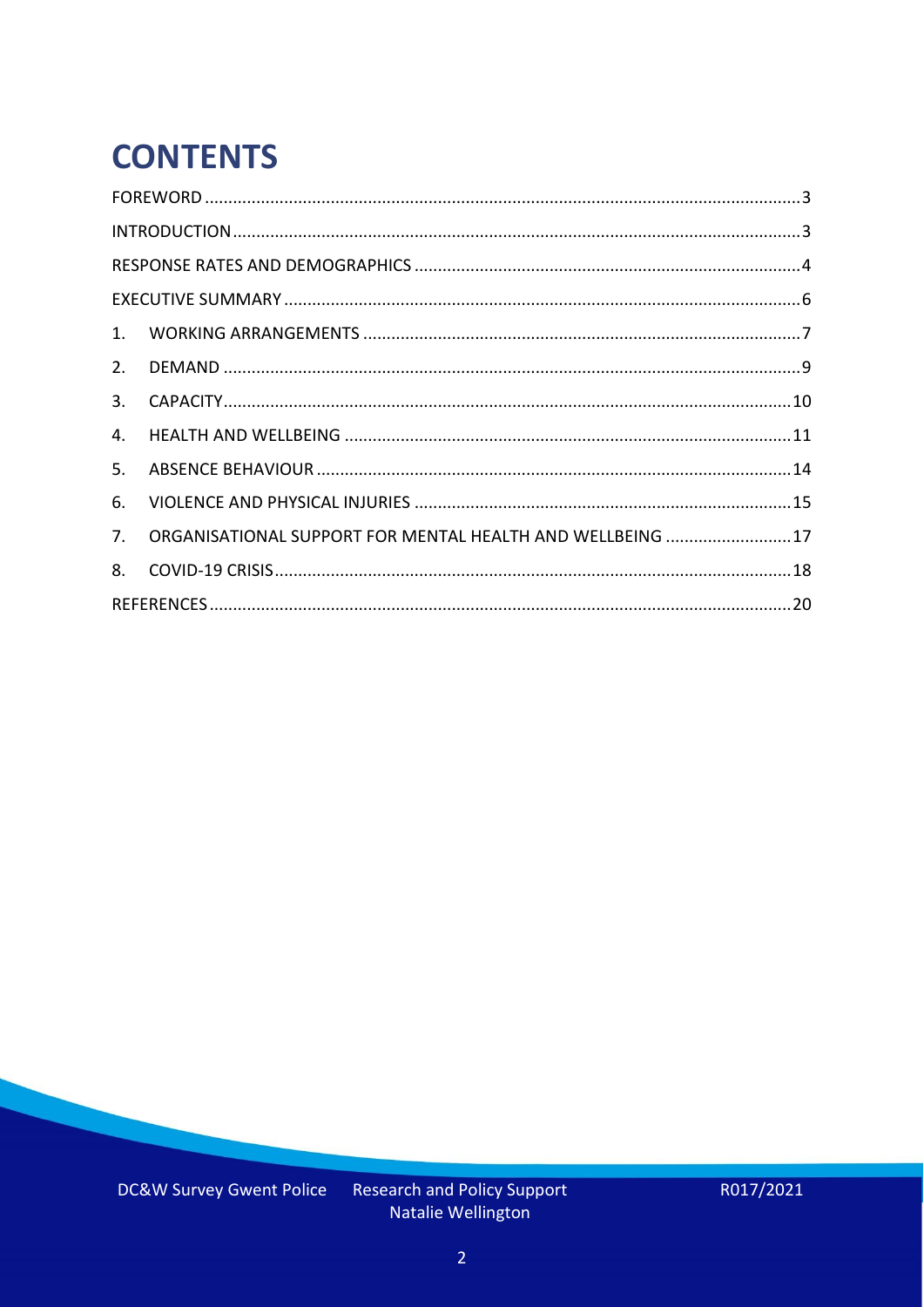### <span id="page-2-0"></span>**FOREWORD**

#### <span id="page-2-1"></span>**INTRODUCTION**

The Demand, Capacity and Welfare Survey is a biennial survey that started in 2016. This was in response to unprecedented budgetary cuts and a 14% fall in officer numbers over a seven year period from a high of 142,056 in 2009 to 122,748 in March 2016. <sup>i</sup> Evidence from a focus group study conducted by the PFEW<sup>ii</sup> also highlighted that these reductions may have been having a negative effect on officers' individual wellbeing. It was within this context that the Police Federation of England and Wales (PFEW) began a biennial Demand, Capacity and Welfare Survey. The 2020 PFEW Demand, Capacity and Welfare Survey is the third iteration of the survey. Due to the current global health crisis we have included questions specific to COVID-19, in order to help us to better understand the impacts of working within the police service during this crisis and officers' experiences on the ground. We have reported personal impacts in a specific section and organisational impacts are reported at contextually appropriate points throughout the report, to enable comparisons with other relevant items (for example we have included the results for the question asking whether COVID-19 has had an impact on single-crewing within the same section as the results for the question regarding frequency of single-crewing).

This report provides a summary of responses to key questions from the 2020 PFEW Officer Demand, Capacity and Welfare Survey from respondents in Gwent Police.

Where appropriate, details of average responses from previous years, or the police service as a whole, are also presented.<sup>1</sup> However, differences across these figures have not been tested to assess whether they are statistically significant;<sup>2</sup> therefore, any and all differences reported are for guidance only and must be treated with caution. When comparing forcelevel data across years, a dash (–) is used, when applicable, to indicate where a force report was not provided due to small sample sizes.

Please be aware that the total number of responses for each item may vary slightly as not all items were answered by all respondents, and all percentages are rounded to the nearest

DC&W Survey Gwent Police Research and Policy Support

 $1$  Data were weighted at a national level on the basis of respondents' force to ensure that each force were proportionally represented within the national sample; no weightings were applied at a force level. More information about weightings can be found in the 2020 Technical Annex R098/2020.

 $2$  As all the data are derived from samples of the population, rather than the whole population, percentage figures calculated are strictly speaking estimates, rather than exact measures. This means that every figure has a margin of error associated with it. Hence a very small percentage difference year on year may be due to sampling, rather than to actual changes.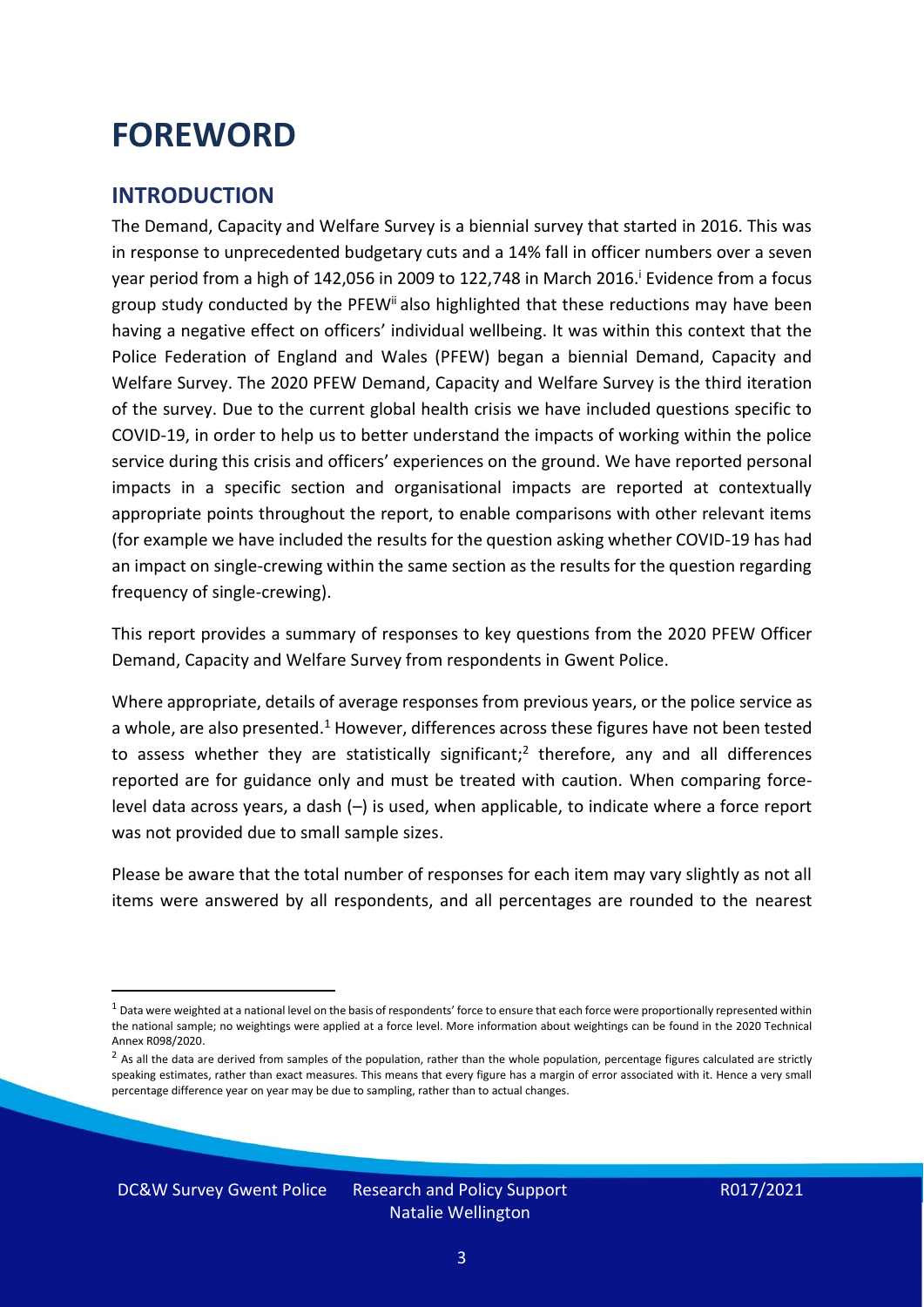whole number. In addition, the actual differences between any and all groups may be quite small, and these details should be considered when interpreting the data.

#### <span id="page-3-0"></span>**RESPONSE RATES AND DEMOGRAPHICS**

Survey responses were gathered over a seven-week period between October and November 2020. All officers of the federated ranks in England and Wales were eligible to participate. Analyses were conducted on a sample of 12,471 responses drawn from all 43 forces across England and Wales. The national response rate for the 2020 survey was 10%.

Overall, 3% of respondents (n=423) to the survey declined to state which force they belonged to. These responses have been included within the national data but are excluded from force-level analyses. 3

156 responses were received from Gwent Police, representing a response rate of around 12% (based on March 2020 Home Office figures of officer headcount).<sup>iii</sup> The margin of error for this report has been calculated using the size of the sample and population. At a 95% confidence level, this force report has a 7% margin of error. If the margin of error is less than 5%, it can be considered to be within the normal bounds of academic rigour.<sup>4</sup> If this threshold has not been met, the results from this report must be interpreted with caution.

56% of responses from Gwent Police were received from male officers and 41% of responses were from female officers. The other 3% preferred not to say or identified in another way. In regards to rank, 64% of respondents from Gwent Police were Constables, 21% were Sergeants, 11% were Inspectors, and 4% were Chief Inspectors. 1% of responses from Gwent Police were received from Black and Minority Ethnic (BME) officers.

DC&W Survey Gwent Police Research and Policy Support

<sup>&</sup>lt;sup>3</sup> Please see the 2020 Technical Annex R098/2020 for excluded cases.

<sup>&</sup>lt;sup>4</sup> The generally accepted academic standards is a 95% confidence level with a 5% (or less) margin of error.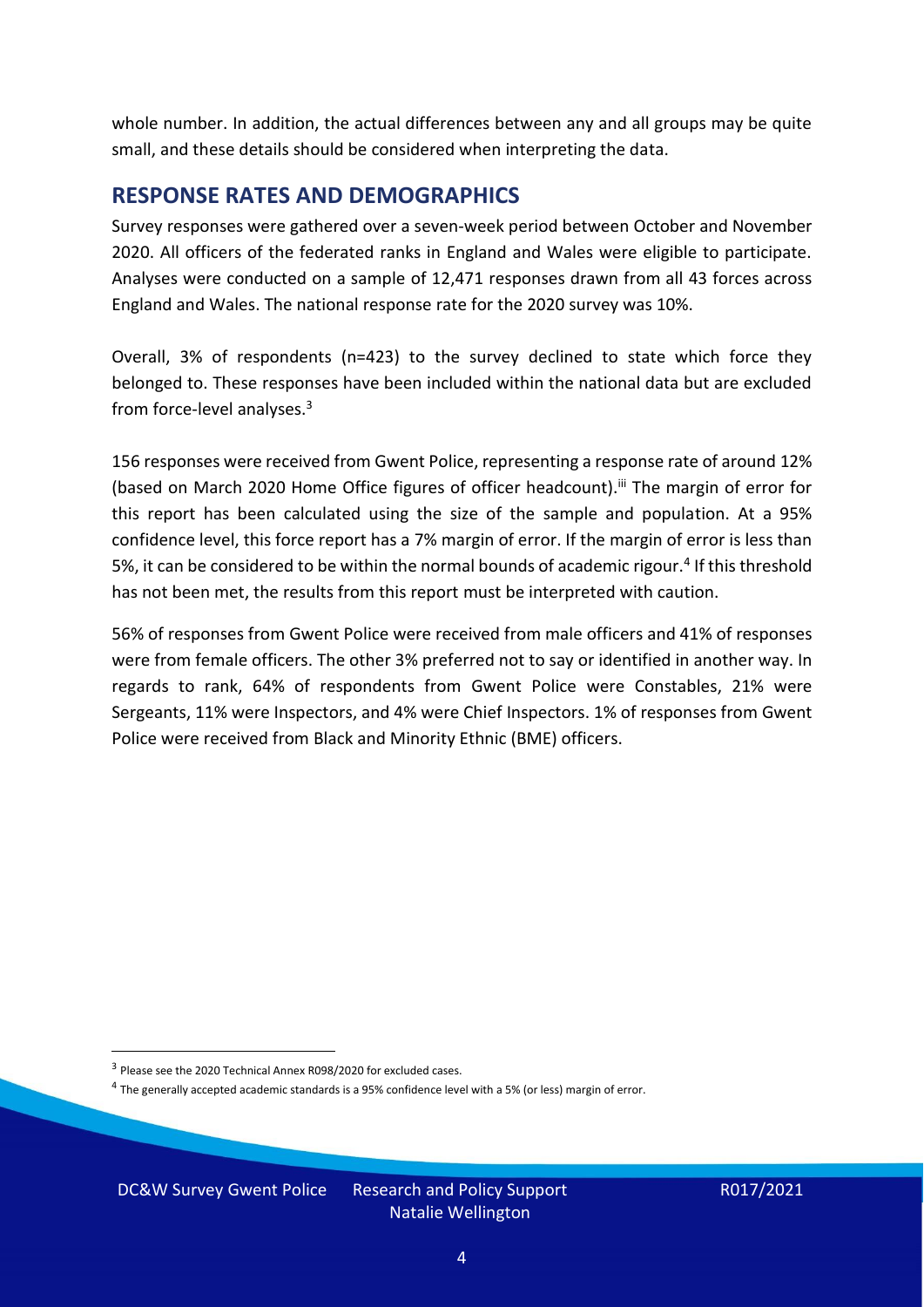### **INFOGRAPHIC**

### **Who responded?**

**156** responses were received from Gwent Police, representing a **12%** response rate.



DC&W Survey Gwent Police Research and Policy Support Natalie Wellington

#### R017/2021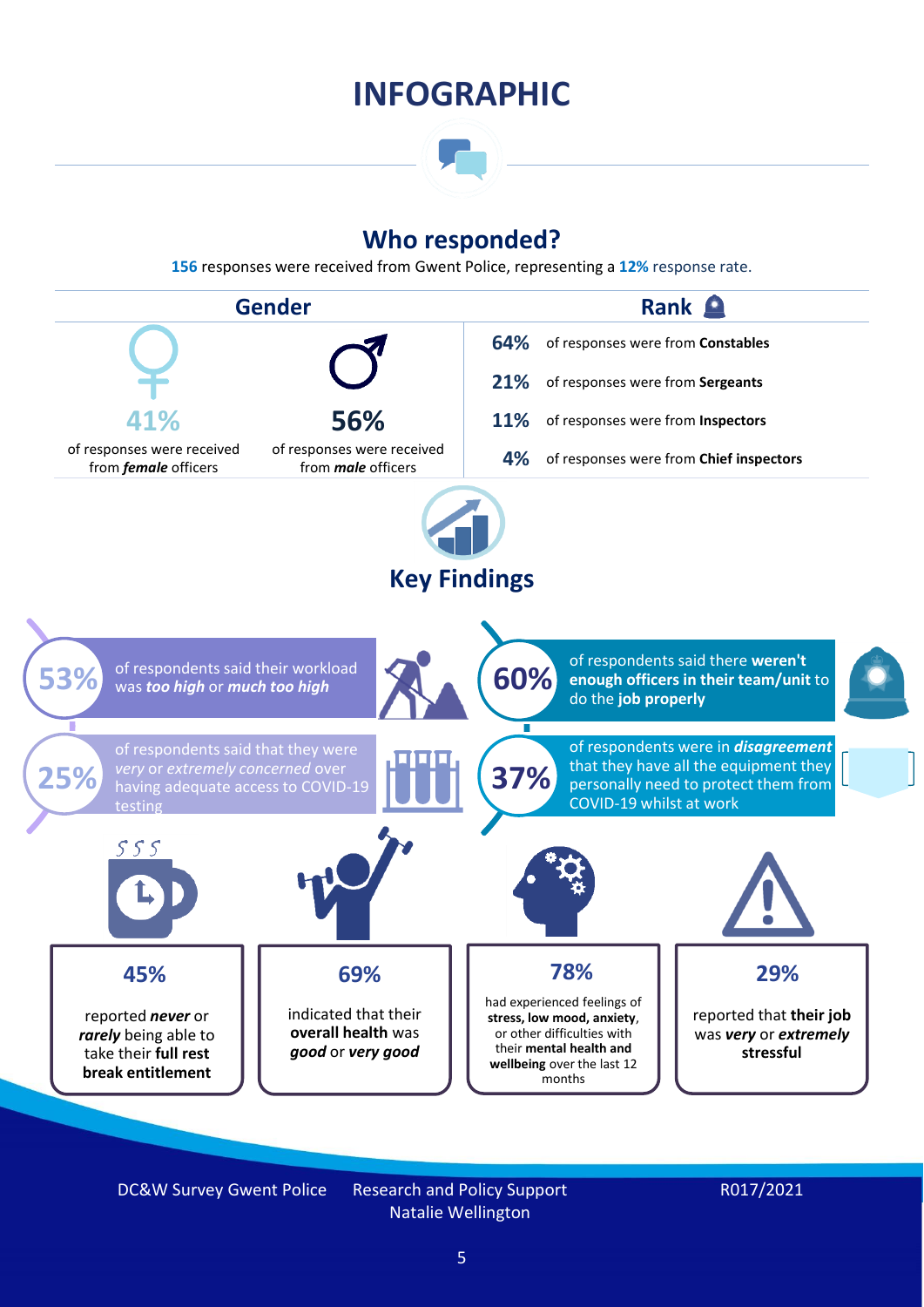### <span id="page-5-0"></span>**EXECUTIVE SUMMARY**

- **156** responses were received from Gwent Police, representing a response rate of around **12%**.
- The average (mean) rating for **overall job satisfaction** for respondents was **6/10**.
- **67%** reported being **single-crewed** *often* or *always* and **18%** reported being **singlecrewed** *more often* due to **COVID-19**.
- **45%** of respondents reported *never* or *rarely* being able to take their **full rest break entitlement**; *lower than* the proportion in 2018 (61%).
- **53%** of respondents reported that their **workload** is currently *too high*, or *much too high*; *lower than* the proportion in 2018 (79%).
- **60%** of respondents said there **weren't enough officers in their team/unit** to do the **job properly**.
- The average (mean) **overall life satisfaction** rating was **6/10**. This can be compared to the national average of 6/10.
- **69%** of respondents indicated that their **overall health** was *good* or *very good.*
- **29%** of respondents said that they viewed their job as *very* or *extremely* **stressful**. This was *lower than* the proportion in 2018 (54%).
- **78%** of respondents indicated that they had **experienced feelings of stress, low mood, anxiety, or other difficulties with their health and wellbeing** over the last 12 months.
- **15%** of respondents reported that they had suffered **one or more injuries** that required medical attention as a result of **work-related violence** in the last year.
- **12%** of respondents reported that they had suffered **one or more injuries** that required medical attention as a result of **work-related accidents** in the last year.
- **25%** of respondents reported that they were *very* or *extremely worried* about the **impact that the COVID-19 crisis will have on them personally**.
- **1%** of respondents reported that they *have* or *have had* **COVID-19** confirmed by a positive antigen or antibody test.
- **37%** of respondents reported that they *disagreed* or *strongly disagreed* that they **have all the equipment they personally need to protect them from COVID-19 whilst at work**.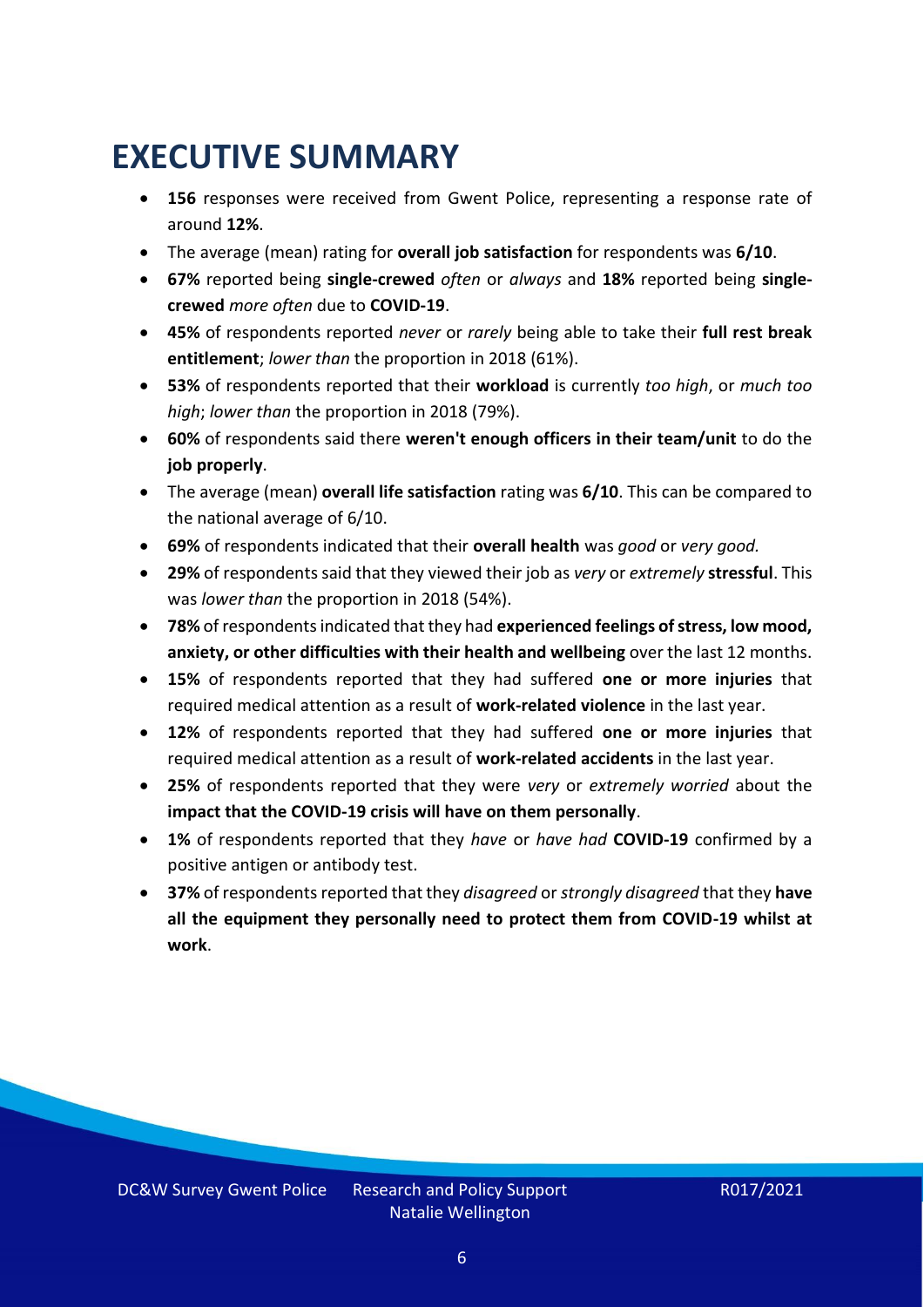### <span id="page-6-0"></span>**1. WORKING ARRANGEMENTS**

### **1.1. OVERALL JOB SATISFACTION**

Respondents were asked to rate their overall job satisfaction between 0 and 10, where 0 was 'not at all satisfied' and 10 was 'completely satisfied.' The average (mean) rating for overall job satisfaction for respondents from Gwent Police was 6/10 (range 0-10), with 33% of respondents reporting an overall job satisfaction rating of *4* or *less*. This can be compared to the national average of 5/10 (range 0-10), and 37% of respondents reporting an overall job satisfaction rating of *4* or *less*.

### **1.2. SHIFT LENGTH**

4% of respondents from Gwent Police reported that their formal shift duration was more than the 8-10 hours advised by the Health and Safety Executive<sup>iv</sup> and the Police Negotiating Board,<sup>v</sup> and 4% of respondents indicated a shift length of *12 hours* or *more*. 9% of the national sample indicated that their formal shift duration was more than 8-10 hours, and 7% indicated a shift length of *12 hours* or *more*. 5

### **1.3. SINGLE-CREWING**

Among respondents from Gwent Police, for whom this item was applicable, 67% reported being single-crewed either *often* or *always* over the previous 12-month period. This can be compared with 58% of respondents from the national sample.<sup>6</sup>

Due to COVID and the social distancing regulations implemented by the UK government, forces may have changed their normal operational procedures around crewing in order to reduce opportunities for infection between colleagues. The NPCC released guidance stating that when officers are double crewed a surgical Type IIR face mask should be worn in an enclosed space, such as a vehicle or personnel carrier, when social distancing cannot be achieved.<sup>vi</sup> However, some of the units may have decided to reduce the risk further by limiting double crewing or placing officers in bubbles. As such, in this year's iteration of the survey we wanted to ask an additional query about COVID-19 in relation to crewing levels, to see if crewing levels were affected by this. The findings were that 18% from Gwent Police reported being single-crewed *more often* due to COVID-19.

DC&W Survey Gwent Police Research and Policy Support

<sup>&</sup>lt;sup>5</sup> Respondents that reported not applicable were removed from force-level and national analysis.

 $<sup>6</sup>$  Respondents that reported not applicable were removed from force-level and national analysis.</sup>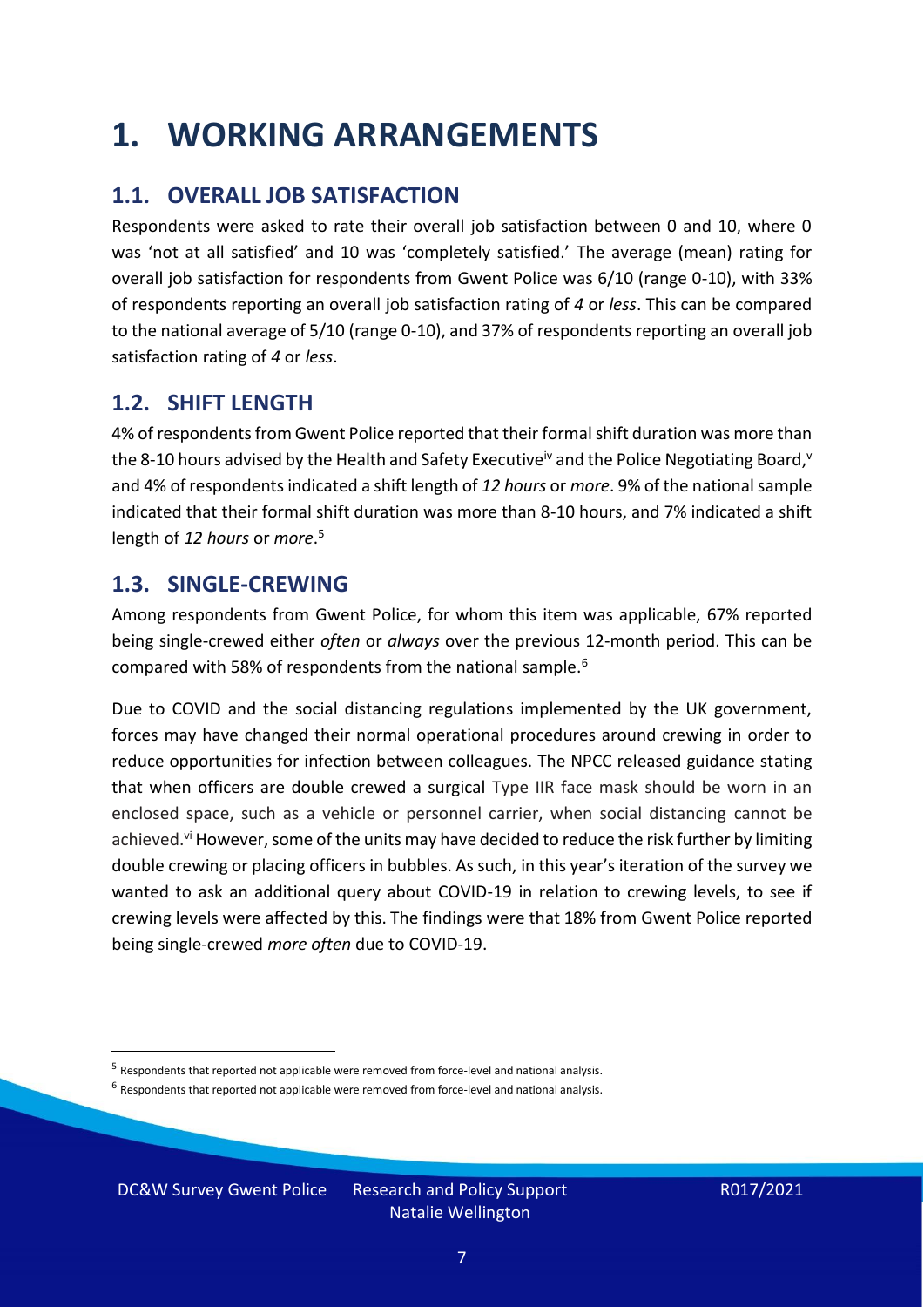### **1.4. BREAKS, REST DAYS AND ANNUAL LEAVE**

45% of respondents from Gwent Police reported *never* or *rarely* being able to take their full rest break entitlement, and 42% reported having had *two* or *more* rest days cancelled in the previous 12-month period. Furthermore, 75% of respondents from Gwent Police told us that they had a request for annual leave refused *once* or *more* in the previous 12-month period.

Historical comparisons for items relating to breaks, rest days and annual leave for Gwent Police, are also provided in *Table 1* below.

| Table 1: Force level figures for breaks, rest days<br>and annual leave                                       | 2016 | 2018 | 2020 |
|--------------------------------------------------------------------------------------------------------------|------|------|------|
| Reported being never or rarely able to take full<br>rest break entitlement                                   | 54%  | 61%  | 45%  |
| Reported having two or more rest days<br>cancelled in the previous 12 months                                 | 81%  | 70%  | 42%  |
| Reported having a request for annual leave<br>refused once or more in the previous 12<br>months <sup>7</sup> | 94%  | 73%  | 75%  |

DC&W Survey Gwent Police Research and Policy Support



<sup>&</sup>lt;sup>7</sup> Please note, there were moderate changes to the question wording and response scale for this item between the 2016 and 2018 iterations of this survey. Please take this into consideration when interpreting any and all differences in the findings between these years, as altering the way in which a question is framed may unintentionally affect the way in which an individual responds.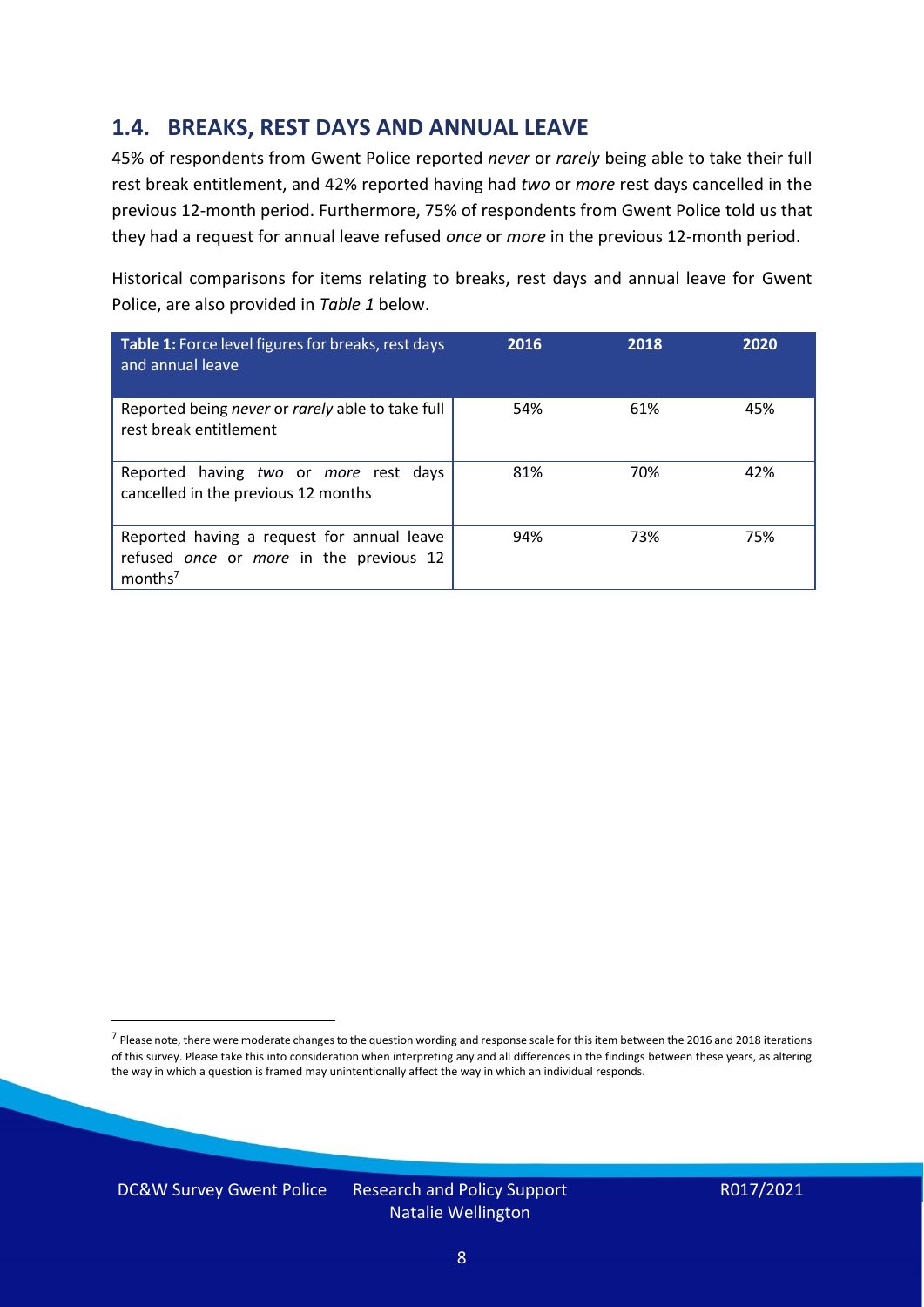### <span id="page-8-0"></span>**2. DEMAND**

### **2.1. WORKLOAD**

53% of respondents from Gwent Police told us that their workload is currently *too high*, or *much too high*. An historical comparison for both national and local proportions for workload are displayed in *Table 2* below.

| Table 2: Proportion of respondents reporting<br>that their workload was too high or much too<br>high in the previous 12-month period | 2016 | 2018 | 2020 |
|--------------------------------------------------------------------------------------------------------------------------------------|------|------|------|
| Force-level figures                                                                                                                  | 73%  | 79%  | 53%  |
| National figures                                                                                                                     | 66%  | 72%  | 60%  |

### **2.2. AMOUNT AND PACE OF WORK**

69% of respondents from Gwent Police *disagreed* or *strongly disagreed* that they generally have enough officers to manage all the demands being made on them as a team/unit.

Furthermore, 13% *agreed* or *strongly agreed* that they had enough time to engage in proactive policing in their team/unit. An historical comparison for both national and local proportions for this item are displayed in *Table 3* below.

| Table 3: Proportion of respondents reporting<br>that they agreed or strongly agreed that they<br>had enough time to engage in proactive<br>policing in their team/unit | 2016 | 2018 | 2020 |
|------------------------------------------------------------------------------------------------------------------------------------------------------------------------|------|------|------|
| Force-level figures                                                                                                                                                    | 8%   | 6%   | 13%  |
| <b>National figures</b>                                                                                                                                                | 13%  | 9%   | 14%  |

DC&W Survey Gwent Police Research and Policy Support Natalie Wellington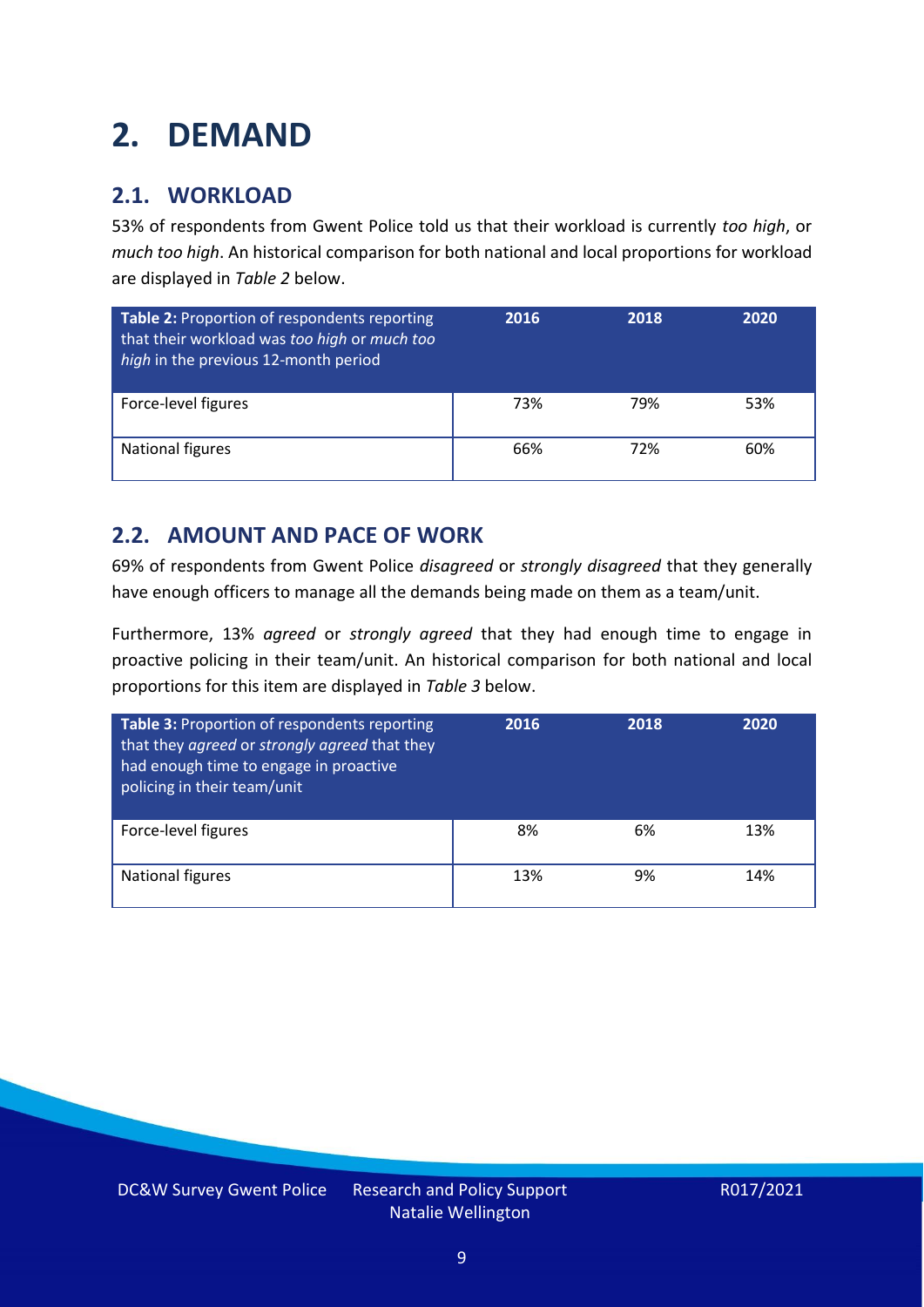### <span id="page-9-0"></span>**3. CAPACITY**

### **3.1. MINIMUM OFFICER STAFFING**

80% of respondents from Gwent Police indicated that their team or unit had a minimum officer staffing level.

Among respondents whose team or unit had a minimum officer staffing level, 22% indicated that this level was *never* or *rarely* achieved.

Respondents were asked how often minimum staffing levels have been met compared to before the COVID-19 crisis. 25% reported minimum staffing levels being met *less frequently* compared to before the COVID-19 crisis.

### **3.2. OFFICER STAFFING ARRANGEMENTS**

58% of respondents *disagreed* or *strongly disagreed* that the way officer staffing levels are determined in their team/unit seems to be effective. Historical comparisons for this item and one other key item, relating to capacity to deal with demand for Gwent Police, are provided in *Table 4* below.

| <b>Table 4:</b> Force level figures for key items relating to capacity                  |                                                               |      |      |  |
|-----------------------------------------------------------------------------------------|---------------------------------------------------------------|------|------|--|
| <b>Statements</b>                                                                       | Proportion of respondents who<br>disagreed with the statement |      |      |  |
|                                                                                         | 2016                                                          | 2018 | 2020 |  |
| The way officer staffing levels are determined in my<br>team/unit seems to be effective | 77%                                                           | 74%  | 58%  |  |
| There are enough officers in my team/unit for me to do<br>my job properly               | 83%                                                           | 88%  | 60%  |  |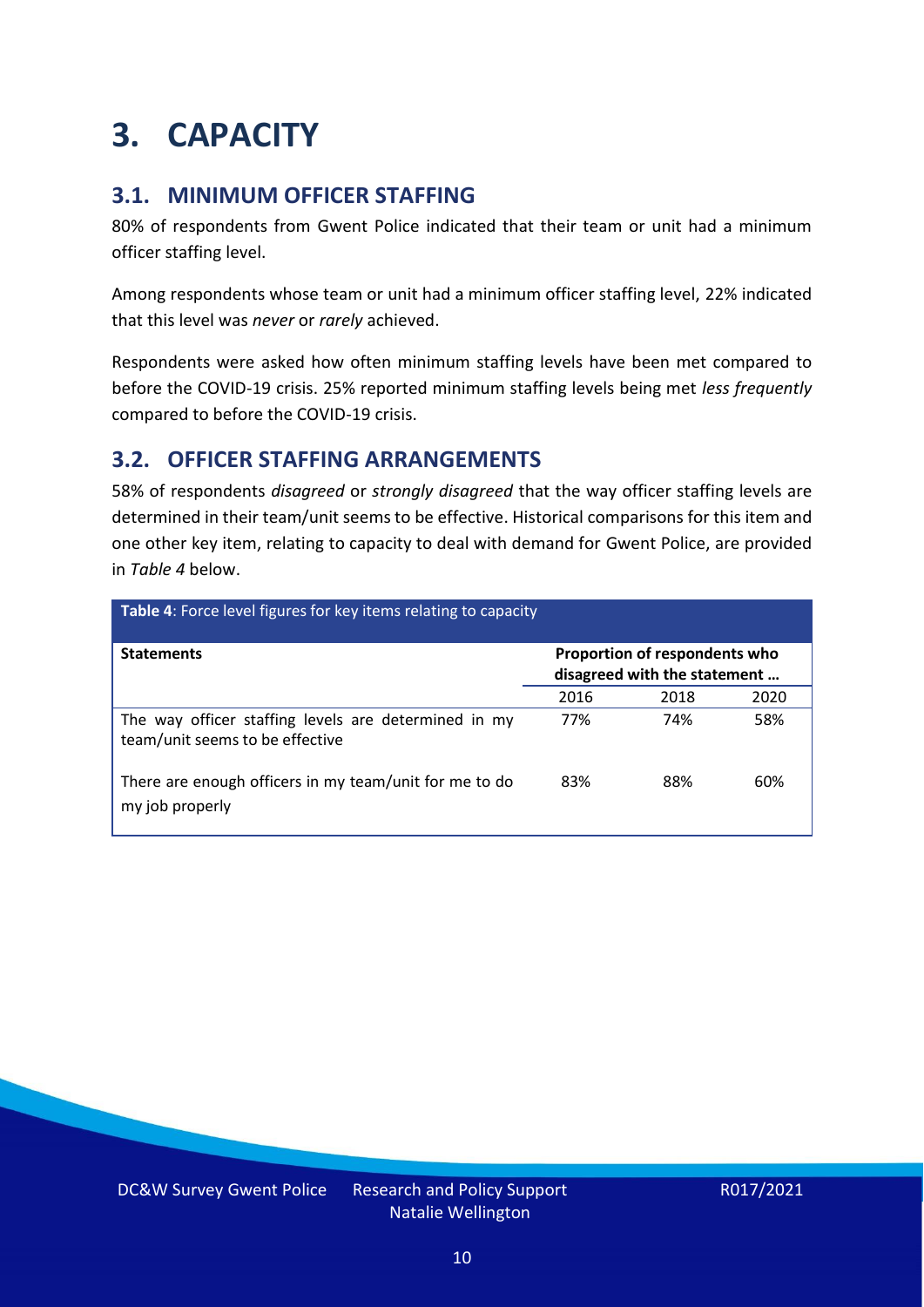### <span id="page-10-0"></span>**4. HEALTH AND WELLBEING**

### **4.1. OVERALL LIFE SATISFACTION AND WORTHWHILENESS**

Respondents were asked to rate their overall life satisfaction on a scale from 0 to 10, where 0 was *'Not at all satisfied'* and 10 was *'Completely satisfied'*. Furthermore, respondents were also asked to rate how worthwhile they feel the things they do in their life are on a scale from 0 to 10, where 0 was *'Not at all worthwhile'* and 10 was *'Completely worthwhile'.* These two items replicate the overall life satisfaction and overall worthwhileness questions posed within the Annual Population Survey by the Office for National Statistics (UK) and were included in the Demand, Capacity and Welfare Survey to enable benchmarking against the general population. vii

The average (mean) overall life satisfaction rating for the general population was 7 out of 10. The average (mean) rating for Gwent Police was 6 out of 10, with 23% of respondents reporting a low overall life satisfaction rating of *4* or *less*. These results can be compared to the national average of 6/10, with 23% of respondents reporting a low overall life satisfaction rating of *4* or *less*.

The average (mean) overall worthwhileness rating for the general population was 7 out of 10. The average (mean) rating for Gwent Police was 7 out of 10, with 17% of respondents reporting a low overall worthwhileness rating of *4* or *less*. These results can be compared to the national average of 7/10, with 18% of respondents reporting a low overall worthwhileness rating of *4* or *less*.

### **4.2. OVERALL PHYSICAL HEALTH**

Respondents were asked to rate their overall health on a scale from *very good* to *very poor*. An historical comparison for both national and local proportions for this item are in *Table 5* below.

| Table 5: Self-rated overall physical health |                       | 2016 | 2018 | 2020 |
|---------------------------------------------|-----------------------|------|------|------|
|                                             | Poor or very poor     | 10%  | 5%   | 9%   |
| Force-level figures                         | Neither good nor poor | 25%  | 18%  | 22%  |
|                                             | Good or very good     | 65%  | 77%  | 69%  |
|                                             | Poor or very poor     | 12%  | 7%   | 9%   |
| National figures                            | Neither good nor poor | 23%  | 17%  | 20%  |
|                                             | Good or very good     | 65%  | 77%  | 71%  |

DC&W Survey Gwent Police Research and Policy Support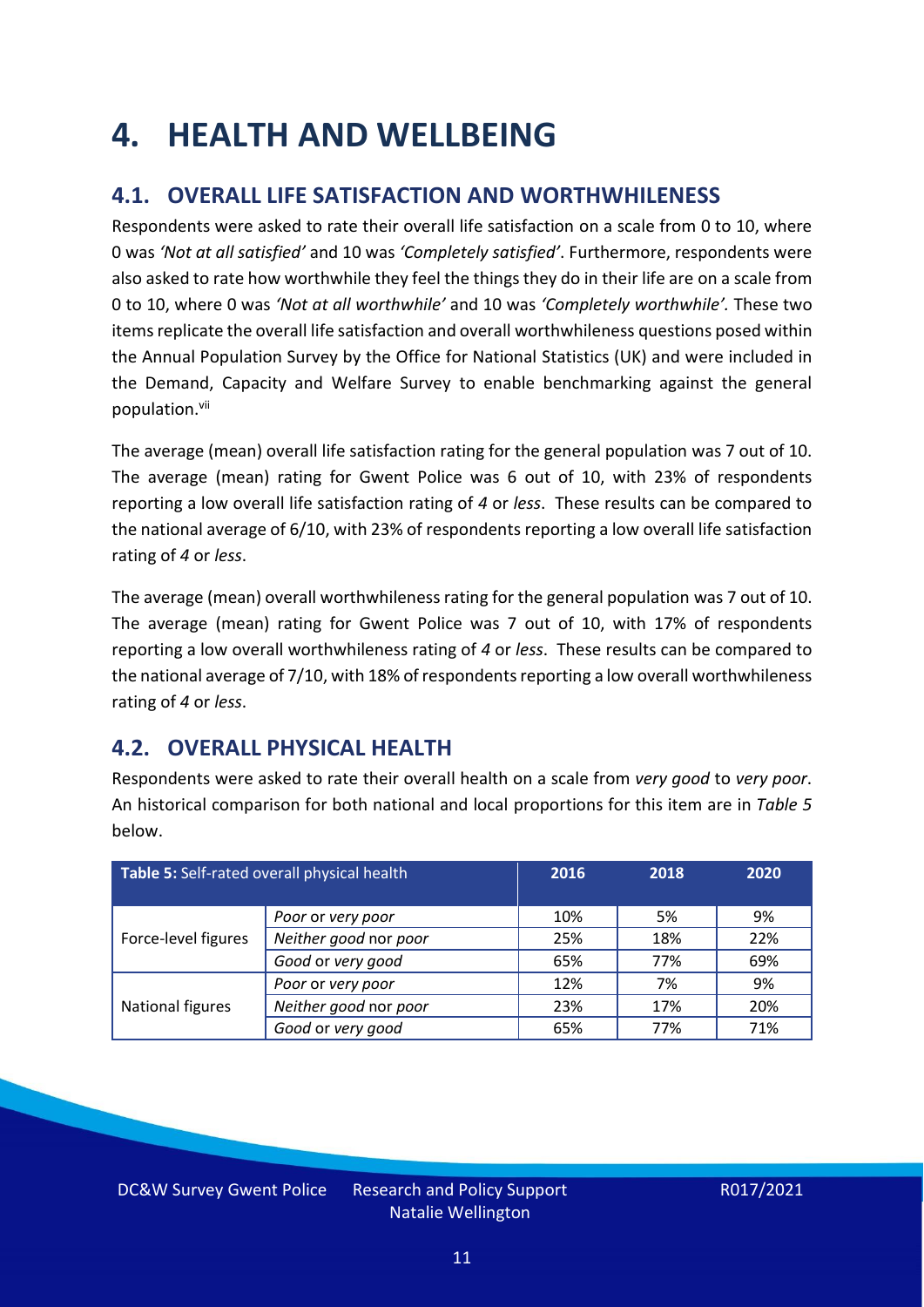### **4.3. SINGLE-ITEM INDICATORS FOR MENTAL HEALTH**

#### **4.3.1. ANXIETY AND HAPPINESS**

Overall anxiety was measured using a single-item measure. Respondents were asked to rate how anxious they had felt the day before on a scale from 0 to 10, where 0 was *'Not at all anxious'* and 10 was *'Completely anxious'*. Overall happiness was also measured using a single-item measure and respondents were asked to rate how happy they had been the day before on a scale from 0 to 10, where 0 was *'Not at all happy'* and 10 was *'Completely happy'*. These items replicate the overall anxiety and overall happiness questions posed within the Annual Population Survey by the Office for National Statistics (UK) and were chosen to enable benchmarking against the general population.<sup>viii</sup>

The average (mean) overall anxiety rating for the general population was 4 out of 10, with 36% of respondents reporting a high overall anxiety rating of *6* or *more*. <sup>8</sup> The average (mean) rating for Gwent Police was 4 out of 10, with 36% of respondents reporting a high overall anxiety rating of *6* or *more*. These results can be compared to the national average of 4/10, with 35% of respondents reporting a high overall anxiety rating of *6* or *more*. 9

The average (mean) overall happiness rating for the general population was 7 out of 10. The average (mean) rating for Gwent Police was 6 out of 10, with 29% of respondents reporting a low overall happiness rating of *4* or *less*. These results can be compared to the national average of 6/10, with 25% of respondents reporting a low overall happinessrating of *4* or *less*.

#### **4.3.2. STRESS**

Work related stress was measured using a single-item measure. 29% of respondents from Gwent Police said that they viewed their job as *very* or *extremely stressful*.

This is *lower than* the proportion reported in the national sample (33%) and *lower than* the proportion reported by Gwent Police in 2018 (54%).

Stress outside of work was assessed using an adaptation of the work-related stress measure. 11% of respondents from Gwent Police said that they viewed their life outside of work as *very* or *extremely stressful*.

DC&W Survey Gwent Police Research and Policy Support

<sup>&</sup>lt;sup>8</sup> Please note that proportions for other wellbeing measures were not provided

 $9$  Overall scores for anxiety have been grouped and reported differently to life satisfaction, worthwhileness and happiness. The percentage of respondents scoring a high rating of *6* or *more* has been reported, as higher scores for anxiety are commonly associated with lower individual wellbeing. Whereas, the percentage of respondents scoring a very low rating of *4* or *less* has been reported for life satisfaction, worthwhileness and happiness, as lower scores on these measures are commonly associated with lower individual wellbeing.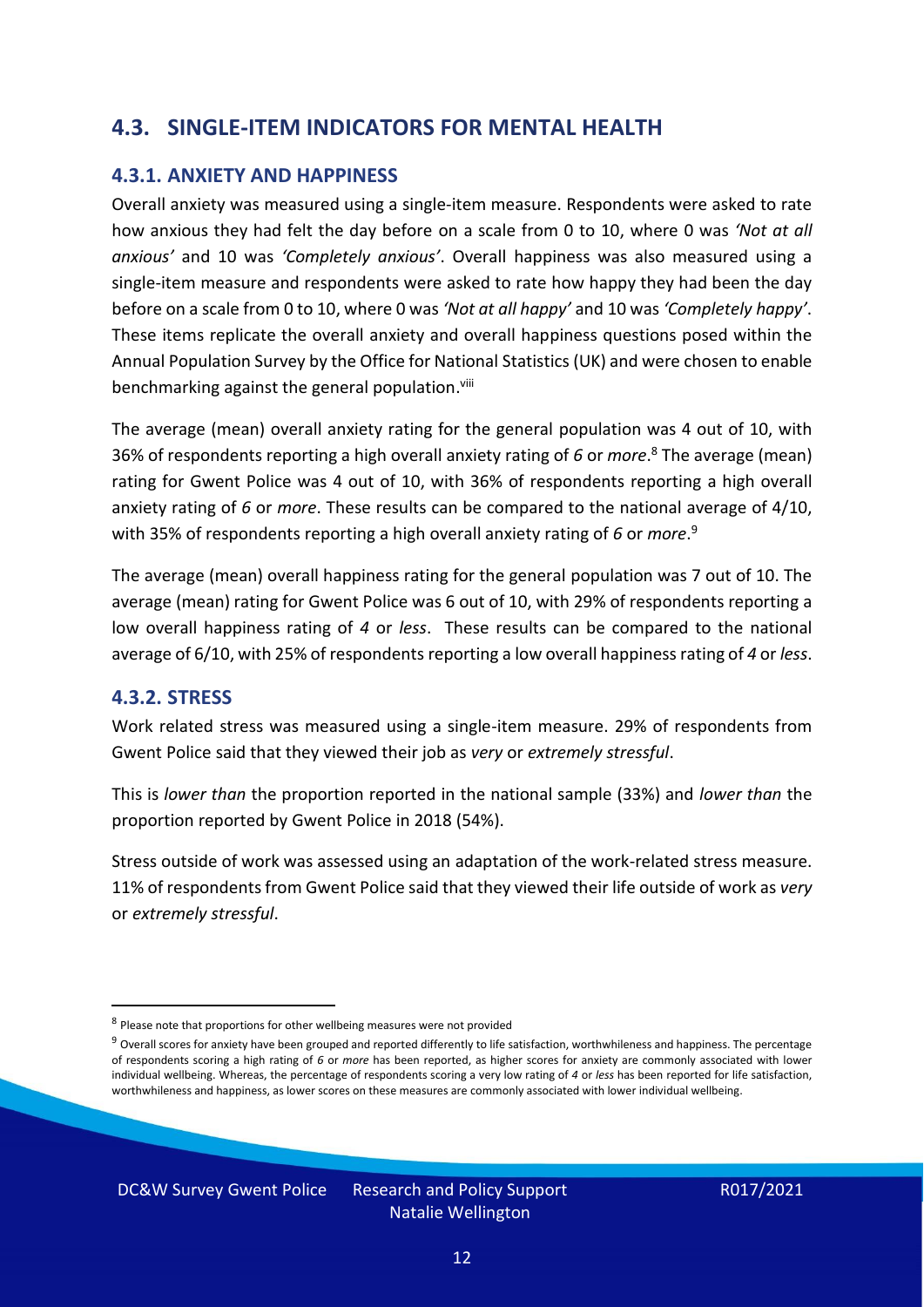#### **4.3.4. MENTAL HEALTH OVERVIEW**

A top-level broad overview of mental health and wellbeing was established using an item that asked respondents to indicate whether they had experienced feelings of stress, low mood, anxiety, or other difficulties with their health and wellbeing over the last 12 months. 78% of respondents from Gwent Police indicated that they had experienced feelings of stress, low mood, anxiety, or other difficulties with their health and wellbeing over the last 12 months; with 94% of these respondents also indicating that these feelings were caused by, or made worse by work.

#### **4.3.5. MENTAL WELLBEING**

Respondents' mental wellbeing was measured using the Short Warwick-Edinburgh Mental Wellbeing Scale,<sup>ix</sup> which asked them to rate their experience during the last two weeks for seven positively framed items. A metric score was calculated which indicated participants' overall wellbeing. The higher the score is, the better their overall wellbeing is thought to be.<sup>10</sup>

The metric score for Gwent Police is presented in *Table 6* below across years. This is also alongside the metric score for the national sample across years.

| <b>Table 6:</b> Average (mean) metric score for the Short Warwick-<br>Edinburgh Mental Wellbeing Scale | 2016 | 2018 | 2020 |
|--------------------------------------------------------------------------------------------------------|------|------|------|
| Force-level figures                                                                                    | 19   | 19   | 21   |
| National figures                                                                                       | 19   | 20   | 21   |

 $10$  The Short Warwick-Edinburgh Mental Wellbeing Scale was developed by the Universities of Warwick, Edinburgh and Leeds in conjunction with NHS Health Scotland (© University of Warwick, 2006).

DC&W Survey Gwent Police Research and Policy Support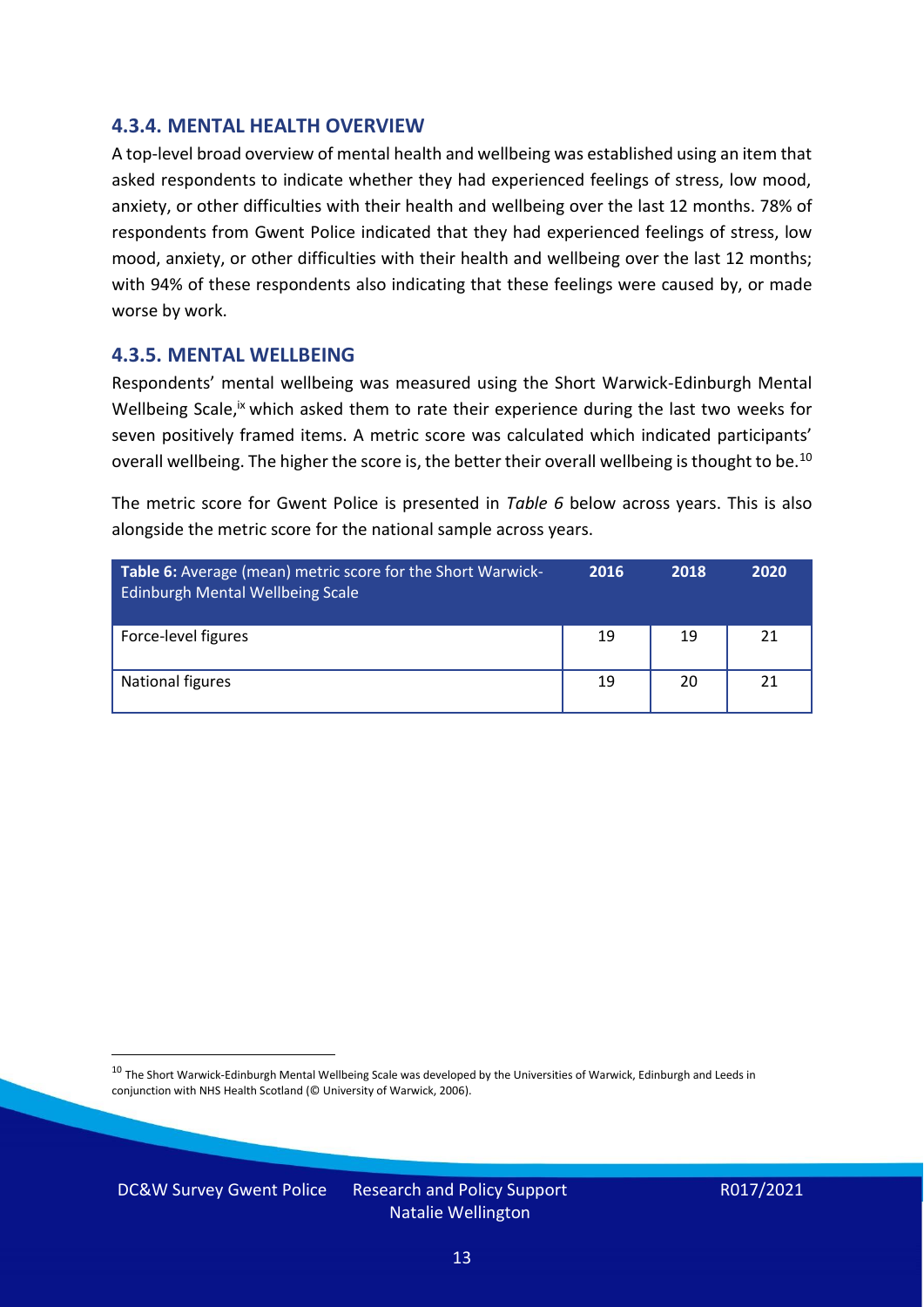### <span id="page-13-0"></span>**5. ABSENCE BEHAVIOUR**

### **5.1. ABSENCE**

42% of respondents from Gwent Police reported *one* or *more* days of sickness absence and 34% of respondents indicated that at least one day of their sickness absence was attributable to stress, depression, or anxiety.

The national proportion of respondents who had taken *one* or *more* days of sickness absence was 48% and 32% of respondents indicated that at least one day of their sickness absence was attributable to stress, depression, or anxiety.

### **5.2. PRESENTEEISM AND LEAVEISM**

Presenteeism is the act of attending work while ill. This has been shown to be associated with subsequent health decline, particularly in relation to burnout, $x$  and can lead to elevated absenteeism.<sup>xi</sup> Moreover, evidence suggests that presenteeism can compound the effects of the initial illness and negatively influence job satisfaction, resulting in negative job attitudes and withdrawal from work.<sup>xii</sup>

Leaveism is a term to describe hidden sickness absence and work undertaken during rest periods. A core dimension of leaveism includes using allocated time off such as annual leave entitlements to take time off when they are in fact unwell. Findings for Gwent Police across years are presented in *Table 7* below.

| Table 7: Proportion of respondents reporting the<br>following absence behaviour once or more over the<br>previous 12 months |                             | 2016 | 2018 | 2020 |
|-----------------------------------------------------------------------------------------------------------------------------|-----------------------------|------|------|------|
| Presenteeism                                                                                                                | Due to Physical health      | 92%  | 81%  | 73%  |
|                                                                                                                             | Due to Psychological health | 70%  | 75%  | 70%  |
| annual leave to<br><b>Using</b><br>time off due to<br>take                                                                  | Due to Physical health      | 62%  | 40%  | 32%  |
| health                                                                                                                      | Due to Psychological health | 42%  | 42%  | 42%  |

DC&W Survey Gwent Police Research and Policy Support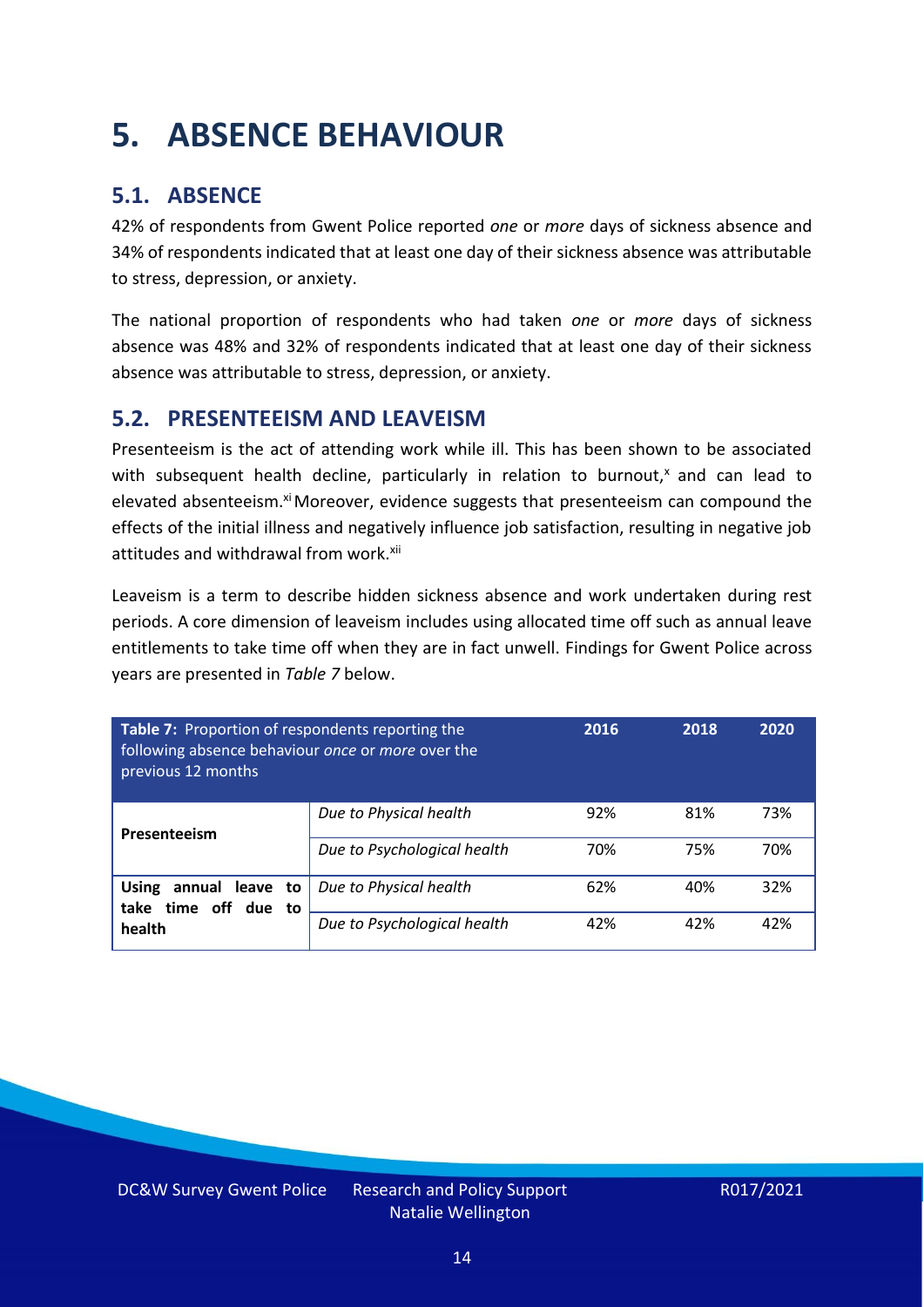## <span id="page-14-0"></span>**6. VIOLENCE AND PHYSICAL INJURIES**

### **6.1. VIOLENCE**

Verbal and physical violence was assessed using four questions regarding how often officers received verbal insults, verbal threats, spitting assaults, unarmed physical attacks, and attacks with a weapon from members of the public over the previous 12 months. Findings for Gwent Police are presented in *Table 8* below.

**Table 8**: Force level figures for frequency of verbal and physical violence from members of the public

| Type of violent victimisation                                                          | Proportion of respondents indicating frequency<br>of experience as at least once a week |      |      |
|----------------------------------------------------------------------------------------|-----------------------------------------------------------------------------------------|------|------|
|                                                                                        | 2016                                                                                    | 2018 | 2020 |
| Verbal insults (e.g. swearing, shouting, abuse)                                        | 43%                                                                                     | 46%  | 25%  |
| Verbal threats (e.g. threat of hitting, threat of<br>kicking)                          | 24%                                                                                     | 25%  | 18%  |
| Spitting assaults (i.e. being deliberately spat<br>$upon)$ <sup>11</sup>               | $\cdots$                                                                                | 2%   | 1%   |
| Unarmed physical attacks (e.g. struggling to get<br>free, wrestling, hitting, kicking) | 14%                                                                                     | 14%  | 8%   |
| Use of a deadly weapon (e.g. stick, bottle, axe,<br>firearm)                           | 2%                                                                                      | 1%   | 0%   |

### **6.2. INJURIES**

15% of Gwent Police respondents reported that they had suffered *one or more* injuries that required medical attention as a result of **work-related violence** in the last year.

This is *lower than* the proportion reporting *one or more* injuries as a result of **work-related violence** in the national sample (16%) and *lower than* the proportion reported by Gwent Police in 2018 (24%).

12% of Gwent Police respondents reported that they had suffered one or more injuries that required medical attention as a result of **work-related accidents** in the last year.

 $11$  Data on spitting assaults is not available for the year 2016 as the item was not included until the 2018 iteration of the survey.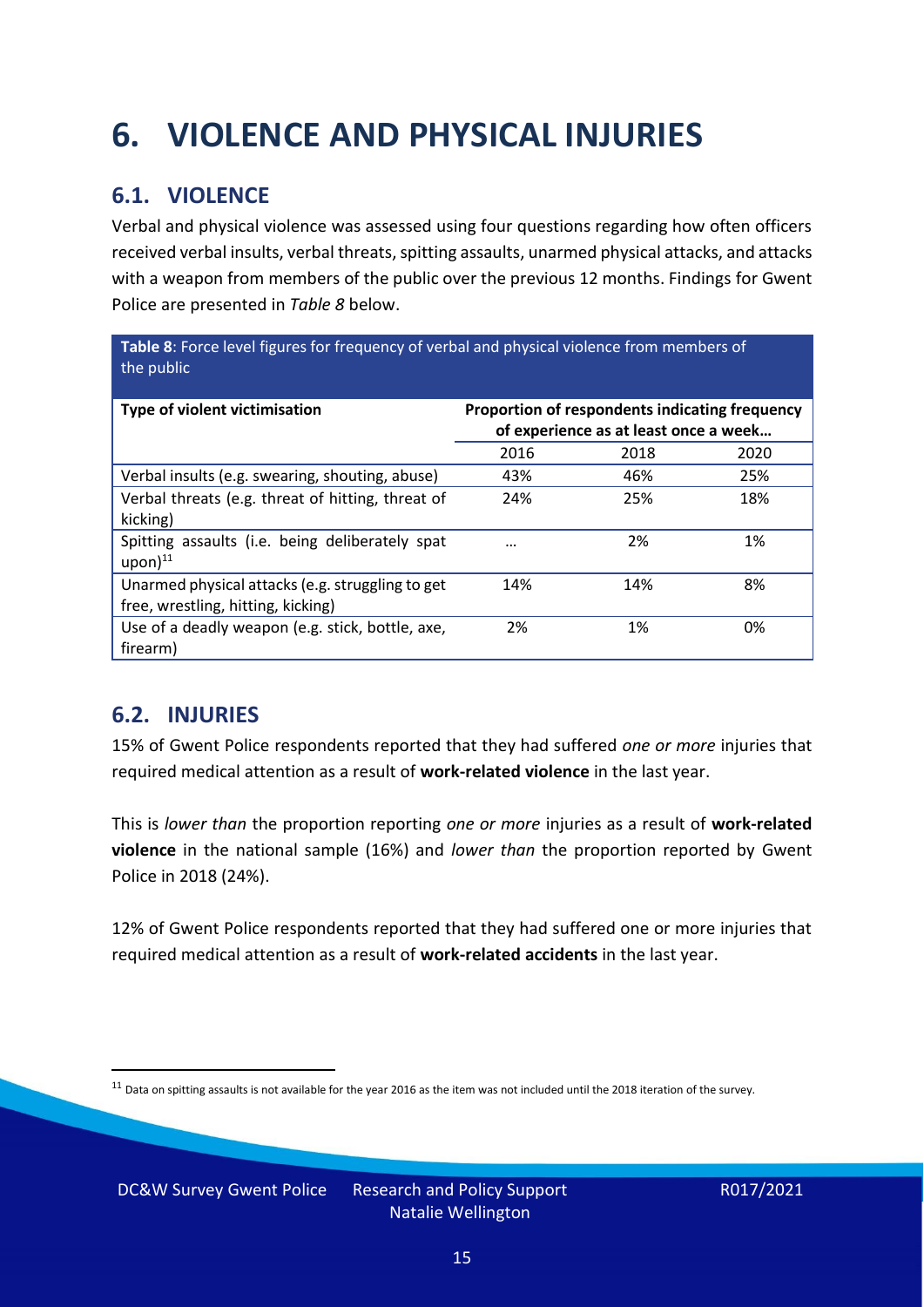This is *higher than* the proportion reporting *one or more* injuries as a result of **work-related accidents** in the national sample (11%) and *lower than* the proportion reported by Gwent Police in 2018 (15%).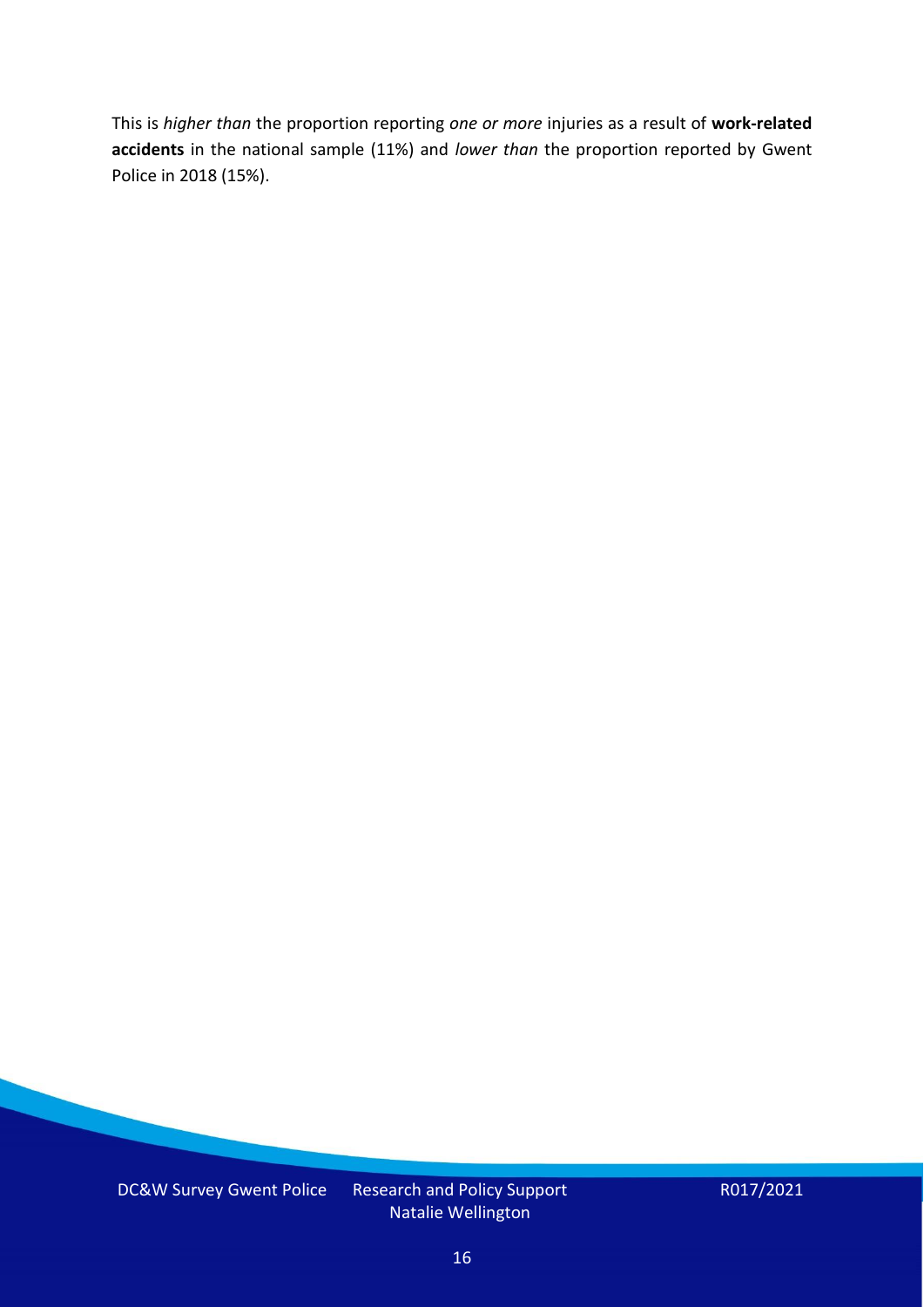# <span id="page-16-0"></span>**7. ORGANISATIONAL SUPPORT FOR MENTAL HEALTH AND WELLBEING**

### **7.1. DISCLOSURE**

Respondents who indicated that they had sought help for difficulties with mental health and wellbeing were presented with additional questions concerning disclosure to a line manager. 77% of respondents from Gwent Police, for whom it was applicable, reported that they had disclosed seeking mental health and wellbeing support to their line managers. This can be compared with 80% reported by Gwent Police in 2018.

### **7.2. MENTAL HEALTH AND WELLBEING SUPPORT SERVICES**

Respondents were asked about mental health and wellbeing support services that are *reactive* (services that aim to help those that are already experiencing difficulties with their mental health and wellbeing), and *proactive* (services that aim to help people prevent difficulties with mental health and wellbeing from developing). Key findings for Gwent Police are displayed in the tables below, with *Table 9* displaying both national and local proportions.

**Table 9**: Proportion of respondents reporting that they are *aware* of reactive and proactive mental health and wellbeing support services that their force offers

| <b>Questions</b>                                                                                                                                                                                                                   | Proportion of respondents |                  |
|------------------------------------------------------------------------------------------------------------------------------------------------------------------------------------------------------------------------------------|---------------------------|------------------|
|                                                                                                                                                                                                                                    | Force-level figures       | National figures |
| Reported being aware of reactive services that their force<br>offers to support the mental health and wellbeing of its<br>employees (e.g. counselling, helpline services, peer<br>support groups etc.)                             | 88%                       | 74%              |
| Reported being aware of proactive services that their<br>force offers to support the mental health and wellbeing<br>of its employees (e.g. resilience training, mindfulness<br>workshops, mental health awareness programmes etc.) | 64%                       | 43%              |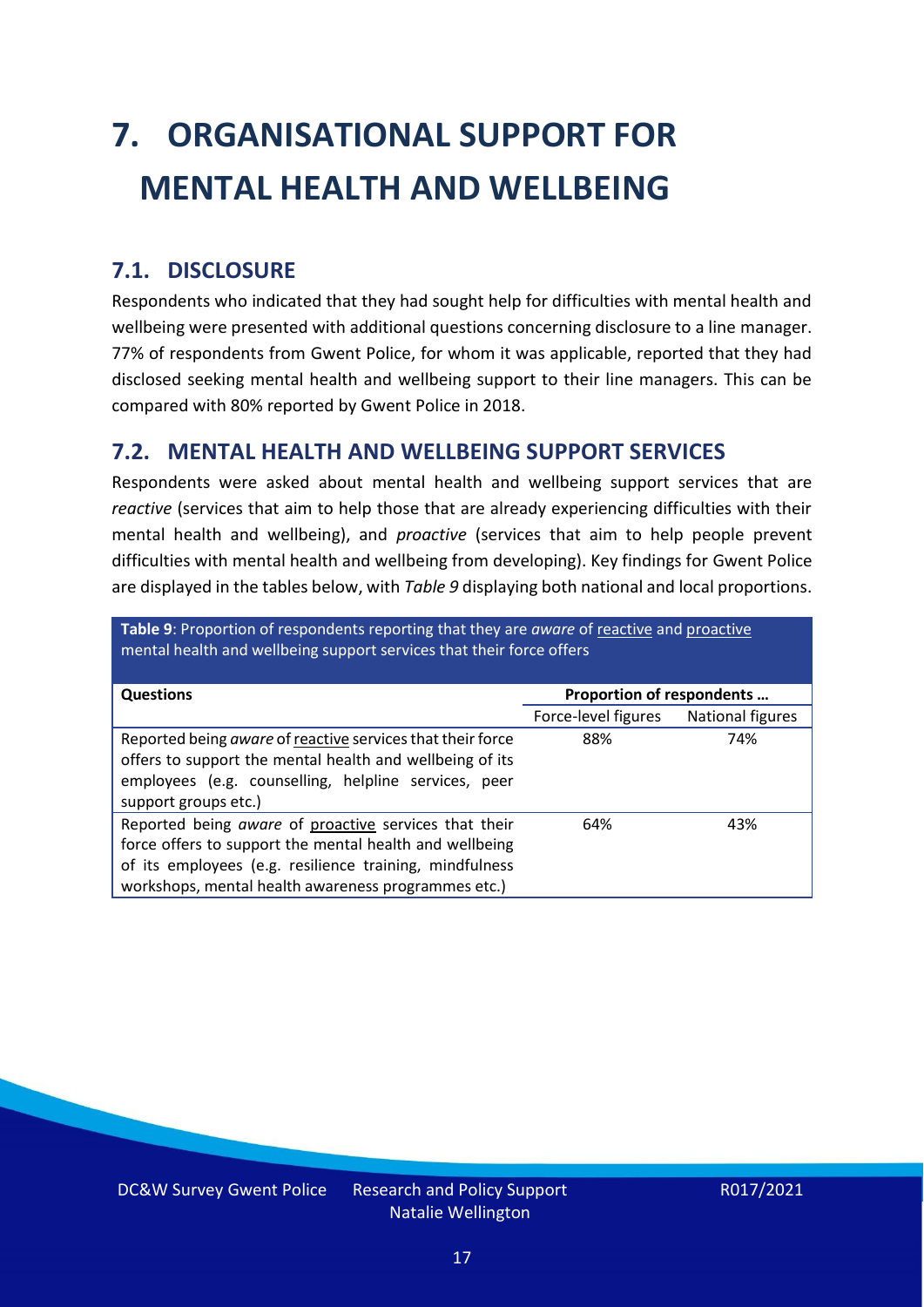### <span id="page-17-0"></span>**8. COVID-19 CRISIS**

Questions about the COVID-19 crisis have been included in this year's survey to help to better understand the impacts of working within the police service during this period. This section of the report specifically focusses on the personal impact of the COVID-19 crisis on officers, whilst organisational impacts have been reported at contextually appropriate points throughout the report.<sup>12</sup>

Respondents were asked whether they think they have or have had COVID-19. Comparisons for both national and local proportions are shown in *Table 10* below.

| Table 10: Proportion of respondents reporting whether<br>they have or have had COVID-19 | <b>Force-level</b><br>figures | <b>National</b><br>figures |
|-----------------------------------------------------------------------------------------|-------------------------------|----------------------------|
| Yes, confirmed by a positive antigen or antibody test                                   | 1%                            | 3%                         |
| Yes, based on strong personal suspicion or medical advice                               | 28%                           | 23%                        |
| No                                                                                      | 45%                           | 47%                        |
| Unsure                                                                                  | 26%                           | 27%                        |

25% of respondents from Gwent Police said that they were *very* or *extremely worried* about the impact that the COVID-19 crisis will have on them personally. This can be compared to the national sample, where 22% said that they were *very* or *extremely worried* about the impact that the COVID-19 crisis will have on them personally.

Respondents from Gwent Police were asked about their concern over the issues displayed in *Table 11* below (national and local proportions are shown).

| Table 11: Proportion of respondents reporting that they were very or extremely concerned over the<br>following |                           |                 |
|----------------------------------------------------------------------------------------------------------------|---------------------------|-----------------|
| <b>Statements</b>                                                                                              | Proportion of respondents |                 |
|                                                                                                                | Force-level               | <b>National</b> |
|                                                                                                                | figures                   | figures         |
| Becoming unwell with COVID-19 due to having close contact with                                                 | 33%                       | 34%             |
| someone who has COVID-19 in the line of duty                                                                   |                           |                 |
| Becoming unwell with COVID-19 due to being assaulted by someone                                                | 25%                       | 23%             |
| who has COVID-19 in the line of duty                                                                           |                           |                 |
| Having adequate access to COVID-19 testing (antigen                                                            | 25%                       | 37%             |
| and/or antibody diagnostic testing)                                                                            |                           |                 |
| Enforcing the lockdown restrictions                                                                            | 19%                       | 25%             |

<sup>12</sup> For more information please see the introduction to this report on page 3.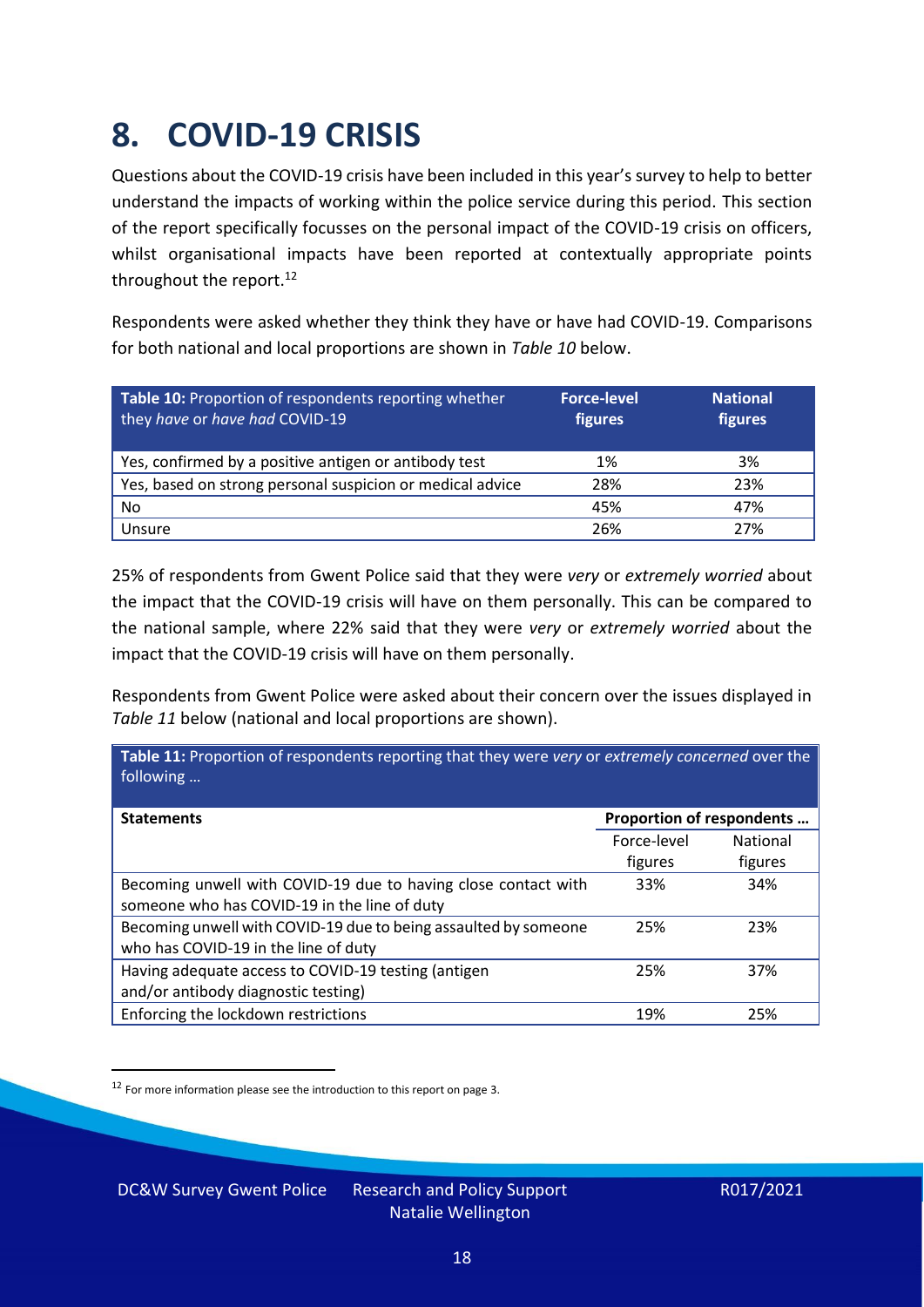Furthermore, 37% of respondents from Gwent Police reported that they *disagreed* or *strongly disagreed* that they have all the equipment they personally need to protect them from COVID-19 whilst at work. This can be compared to the national sample, where 39% reported that they *disagreed* or *strongly disagreed* that they have all the equipment they personally need to protect them from COVID-19 whilst at work.